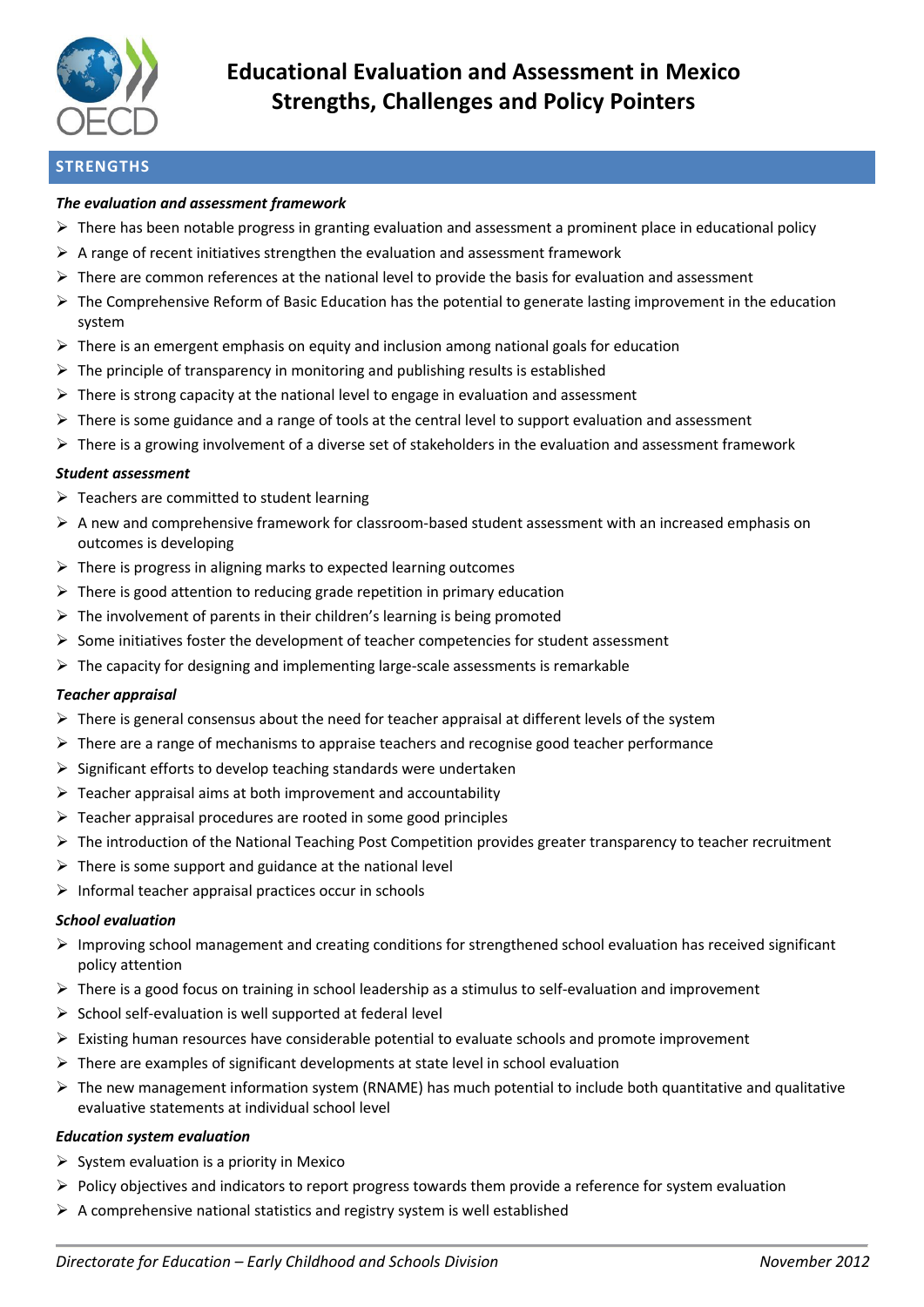- $\triangleright$  Credible system-wide information on student learning outcomes is in place
- A major strength is the autonomous perspective of a national institute dedicated to education system evaluation
- $\triangleright$  There are significant efforts to systematically undertake programme evaluations

# **CHALLENGES**

#### *The evaluation and assessment framework*

- $\triangleright$  The evaluation and assessment framework needs to be completed and made coherent
- $\triangleright$  The governance of the evaluation and assessment framework raises some concerns
- $\triangleright$  There is room to strengthen the improvement function of evaluation and assessment
- $\triangleright$  Links to classroom practice are not clearly established
- It is unclear that the students are at the centre of the evaluation and assessment framework
- $\triangleright$  There is a narrow conception of evaluation and assessment
- $\triangleright$  The alignment between the curricular reform and evaluation and assessment is still at an early stage of development
- $\triangleright$  There is a need to strengthen competencies for evaluation and assessment across the system

#### *Student assessment*

- $\triangleright$  There is a need to change the culture of teaching
- $\triangleright$  Teaching to the test is prevalent across the school system
- $\triangleright$  There is an excessive reliance on multiple-choice tests
- $\triangleright$  The National Assessment of Academic Achievement in Schools (ENLACE) has too many objectives
- $\triangleright$  Teachers have a narrow approach to teaching and formative assessment
- $\triangleright$  Marking practices lack pedagogical significance
- $\triangleright$  Instruments for reporting marks need further improvement
- $\triangleright$  Student assessment leads to little interaction among teachers
- $\triangleright$  There is a lack of consistency of student assessment across schools and classes
- $\triangleright$  There are limited capacities at the state and local levels to support classroom-based assessment
- $\triangleright$  Making assessment inclusive for students remains a challenge

#### *Teacher appraisal*

- $\triangleright$  There is currently no shared understanding of what constitutes good quality teaching
- $\triangleright$  The overall framework for teacher appraisal is complex and fragmented
- $\triangleright$  The improvement of teaching quality is not at the centre of teacher appraisal
- $\triangleright$  The use of student standardised assessments in teacher appraisal raises a range of concerns
- $\triangleright$  Teacher appraisal does not offer the same opportunities for all teachers
- $\triangleright$  Teacher appraisal is not embedded in a clearly defined teacher career structure
- $\triangleright$  There are missing links between teacher appraisal, professional development and school development
- $\triangleright$  School leaders play a limited role in teacher appraisal, which reflects the relative absence of a tradition of educational leadership in schools
- $\triangleright$  There is limited involvement of state educational authorities in teacher appraisal
- $\triangleright$  Linkages between school-based (informal) teacher appraisal and centrally-managed teacher appraisal are not established and there is no articulation between teacher appraisal and school evaluation
- $\triangleright$  Incentive systems based on monetary rewards entail risks

# *School evaluation*

- $\triangleright$  There is no permeating culture of school evaluation
- $\triangleright$  A comprehensive system of school evaluation is lacking, including a meaningful approach to external school evaluation
- $\triangleright$  School self-evaluation practices remain incipient
- $\triangleright$  There is a current lack of reporting on qualitative aspects of schools' work
- $\triangleright$  Student outcomes published at the school level are not contextualised
- $\triangleright$  Schools have limited autonomy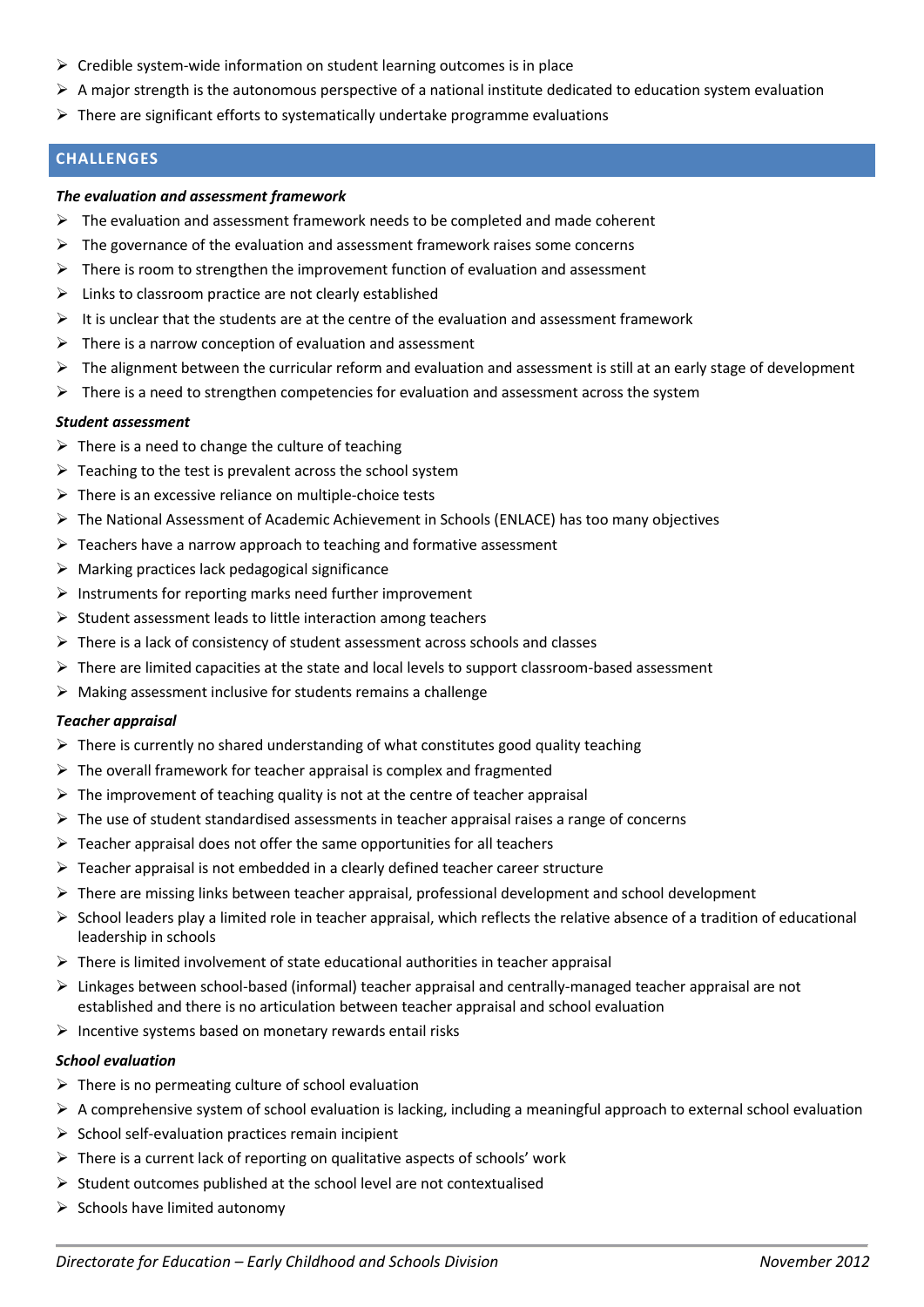- $\triangleright$  Accountability of states for the provision of quality education is scarce
- $\triangleright$  School directors' work is too focused on ensuring compliance with administrative requirements
- $\triangleright$  The appraisal of school leaders is not adequate

### *Education system evaluation*

- $\triangleright$  There is room to strengthen the use of system-level information
- $\triangleright$  The internal accountability of states is limited
- $\triangleright$  Ensuring the continued relevance of the EXCALE assessments requires further improvements
- $\triangleright$  Thematic studies require further development
- $\triangleright$  Some data gaps remain in the national monitoring system
- $\triangleright$  Programme evaluation is not yet sufficiently systematic

# **POINTERS FOR FUTURE POLICY DEVELOPMENT**

#### *The evaluation and assessment framework*

- $\triangleright$  Sustain efforts to strengthen evaluation and assessment
- $\triangleright$  Adjust the governance of the evaluation and assessment framework
- $\triangleright$  Place greater emphasis on the improvement function of evaluation and assessment
- $\triangleright$  Integrate the evaluation and assessment framework
- $\triangleright$  Strengthen some of the components of the evaluation and assessment framework
- $\triangleright$  Further develop some articulations within the evaluation and assessment framework
- $\triangleright$  Commit significant resources to align the evaluation and assessment framework with the Comprehensive Reform of Basic Education (RIEB)
- $\triangleright$  Build on some key policy levers to effectively implement evaluation and assessment
- $\triangleright$  Significantly invest in evaluation and assessment capacity development across the school system

#### *Student assessment*

- $\triangleright$  Ensure a coherent and comprehensive strategy for the RIEB implementation
- $\triangleright$  Consolidate teachers' command of learning and formative assessment
- $\triangleright$  Develop a new approach to marking
- $\triangleright$  Develop a sound strategy for strengthening teachers' capacities for student assessment
- $\triangleright$  Redesign and strengthen the role of supervisors
- $\triangleright$  Promote the formative use of standardised student assessments
- $\triangleright$  Develop a more articulated and coherent framework for external assessment
- $\triangleright$  Develop strategies to address the detrimental effects of ENLACE
- $\triangleright$  Ensure student assessment is inclusive
- $\triangleright$  Improve reporting to students and parents

#### *Teacher appraisal*

- $\triangleright$  Consolidate teacher appraisal: draw on what has been achieved and develop a medium-term vision
- $\triangleright$  Implement teaching standards to guide teacher professional development and teacher appraisal
- $\triangleright$  Establish an independent body to govern the teaching profession
- $\triangleright$  Create a teacher career structure with distinct pathways and salary steps
- $\triangleright$  Aim for a greater balance in the long term between the summative and the formative functions of teacher appraisal
- $\triangleright$  Ensure states are actively engaged in the design and implementation of teacher appraisal
- $\triangleright$  Develop capacity at the local level to engage in teacher appraisal and prepare teachers for their appraisal
- $\triangleright$  Build pedagogical leadership capacity and give school leaders a role in teacher appraisal
- $\triangleright$  Connect teacher appraisal to school evaluation